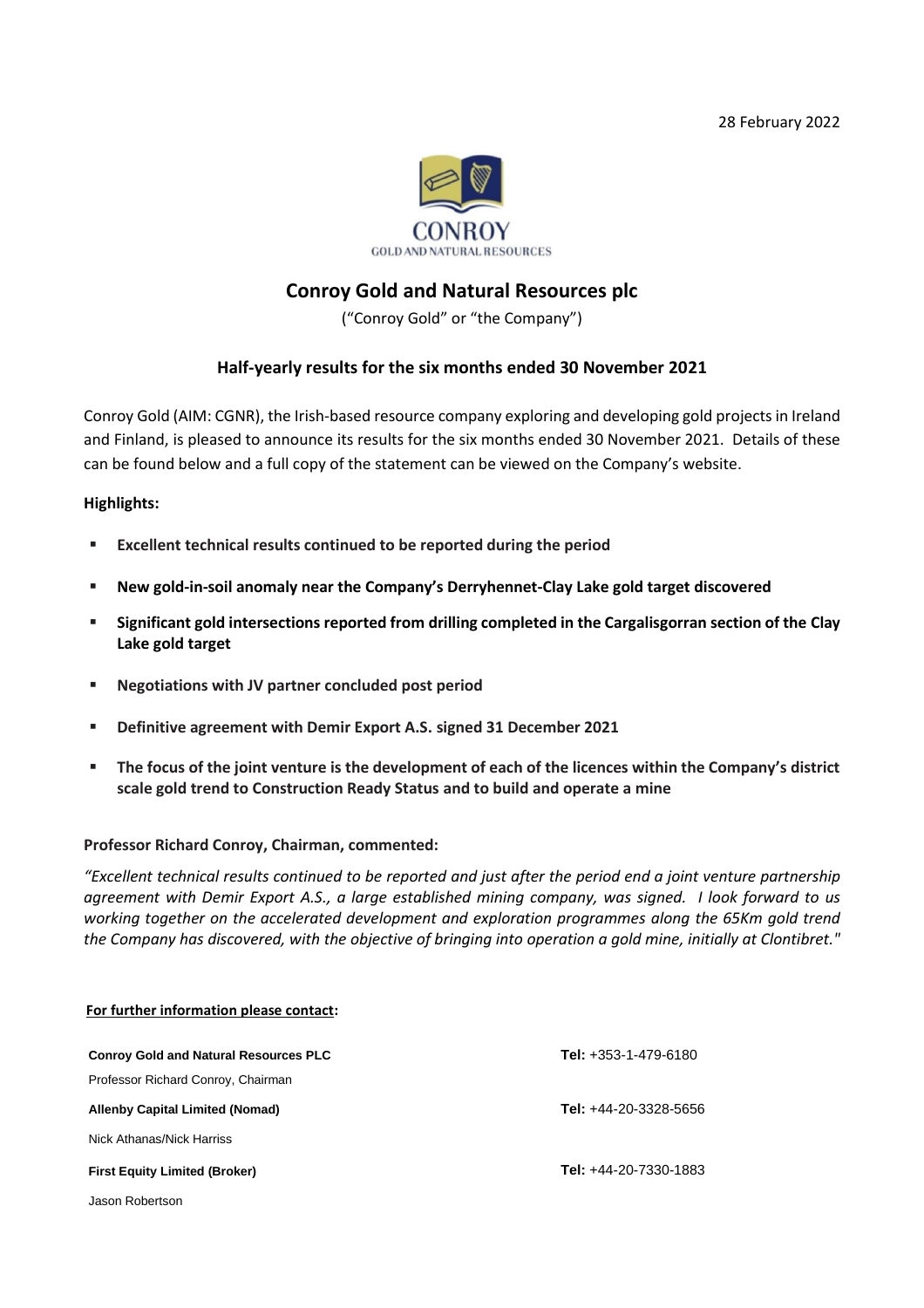**Lothbury Financial Services**

Michael Padley

Don Hall

**Tel:** +44-20-3290-0707

**Hall Communications Tel:** +353-1-660-9377

*Visit the website at: [www.conroygold.com](http://www.conroygold.com/)*

# **Chairman's statement**

I have great pleasure in presenting the Company's Half-Yearly Report and Condensed Consolidated Financial Statements for the six-month period ended 30 November 2021. It has been one of continued successful progress.

A definitive agreement was reached for a joint venture partnership with Demir Export A.S. ("Demir Export"). Shareholder approval for the joint venture was sought, and obtained, on 22 December 2021, following which the Company and Demir Export signed the formal agreement on 31 December 2021.

Excellent technical results continued to be reported during the period under review, including the discovery of an extensive new gold target near the Company's Clay Lake gold target.

## **Joint Venture Project with Demir Export A.S.**

The primary focus of the joint venture (the "Demir Export JV" or "Project Inis") is the development of each of the licences within the Company's district scale gold trend to Construction Ready Status and then to bring a gold mine or mines into operation. The initial focus of this work will be on the existing gold deposit within the Clontibret licence. Achieving "Construction Ready Status" includes, *inter alia*, securing all relevant planning permissions and mining permits, together with an appropriate bank feasibility study.

Demir Export is a long-established mining company with interests in iron, coal, gold and base metals, including zinc and copper, in Turkey (Demir is the Turkish for iron) As such it has a strong in-house technical team with both mining and exploration expertise. It brings over 60 years of mine operating experience to bear on the project and will place a strong emphasis on the adoption of international environmental, and health and safety management standards.

The Demir Export JV is deemed to be a fundamental change of business pursuant to AIM Rule 15 and accordingly was conditional on the consent of Conroy Gold's shareholders being given at the extraordinary general meeting of the Company held on 22 December 2021. Completion of the joint venture agreement is also conditional on the necessary regulatory consents being granted in the Republic of Ireland and Northern Ireland for the transfer of the licences to the respective joint venture companies. The definitive agreement becomes unconditional upon satisfaction of the outstanding conditions. As announced on the 27 January 2022, the majority of the conditions have been met with various licences transferred to the respective entities. Arrangements are still in process for the Mines Royal options in Northern Ireland to be transferred by the Company to Conroy Gold (Armagh) Limited which is the only outstanding condition to completion of the JV.

Conroy Gold and Natural Resources PLC will, on completion, continue to be classified pursuant to AIM Rule 15 as an operating company.

#### **Key Terms of the JV**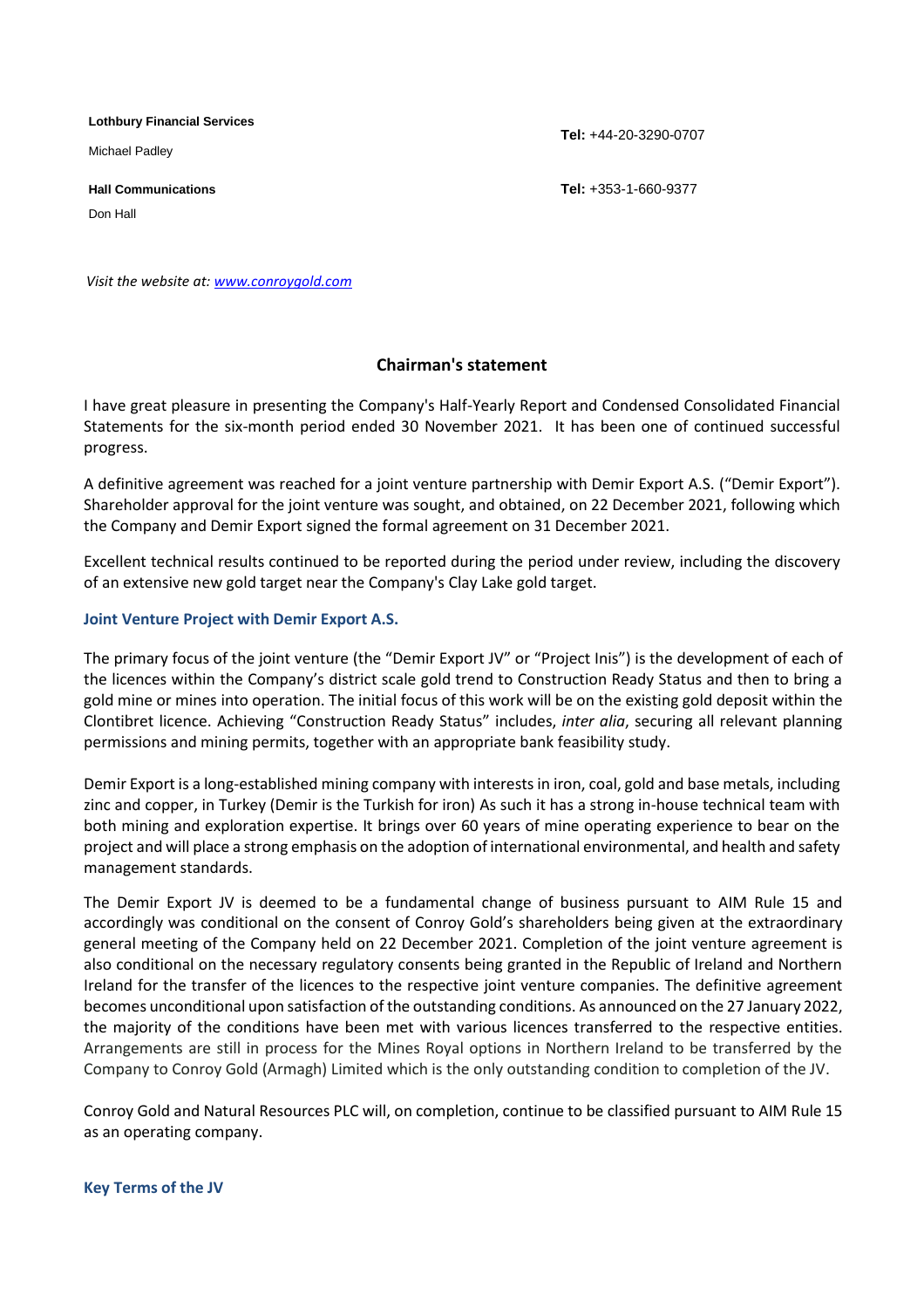The investment by Demir Export will be directly into three special purpose companies: Conroy Gold (Clontibret) Limited, Conroy Gold (Armagh) Limited and Conroy Gold (Longford-Down) Limited (currently wholly owned subsidiaries of the Company) (together the "JV Companies") each holding the relevant licence or group of licences.

The Earn-in Period will be divided into three phases:

- **Phase 1**: Investment in the JV Companies by Demir Export in work commitments (except Demir inhouse costs and operator fees) for an aggregate amount of expenditure of €5.5 million plus the costs to the JV Companies of the minimum regulatory work commitments, will earn Demir Export a 25% interest in each of the JV Companies.
- **Phase 2**: Investment in the JV Companies by Demir Export in work commitments (except Demir inhouse costs and operator fees) for an aggregate amount of expenditure of €4.5 million plus the costs to the JV Companies of the minimum regulatory work commitments, will earn Demir Export an additional 15% in each of the JV Companies.
- **Phase 3**: Investment in the JV Companies by Demir Export for the additional funds required to reach Construction Ready Status will earn an additional 17.5% interest in the relevant JV Company which has reached construction ready status in respect of any Licence, thus increasing Demir Export's holding to a total of 57.5% in that JV Company.

Conroy Gold, after Construction Ready Status is achieved, may either retain its 42.5% interest in that JV Company by participating pro rata in the expenditures for mine construction, or avail itself of a number of options including diluting its interest, being carried for the expenditures through to commercial production with a "Carry Loan" for a 25% interest with pay back on 50% of the net profits due to Conroy Gold within a maximum payback period of six years, or having its interest in such JV Company converted into a 2% net smelter revenue royalty.

The licences in the JV have been divided into three Licence Groups, namely the Clontibret Licence, the two Northern Ireland Licences, and the nine Other Irish Licences with the Joint Venture Companies, (being currently wholly owned subsidiaries of Conroy Gold) each owning a different Licence Group.

The aggregate compensation for the transfer of the Licenses to the joint venture companies will be  $E1$  million which will be paid to Conroy Gold on completion under the agreement as part of Phase 1 expenditures set out above.

A joint management committee ("JMC**"**) will be established to oversee, plan and execute the various plans, in the work programme of the JV. The JMC will be comprised of four members, two from each party, but with a Demir Export representative having a casting vote, with minority protection rights contained in a shareholders agreement to be entered into on completion of the Agreement. It is anticipated that Conroy will be appointed as operator for an initial two-year period after which the matter of operatorship will be reviewed.

# **Exploration Results**

The Company announced in August 2021 a newly discovered gold-in-soil target that lies between the Company's Derryhennet-Clay Lake gold target, where drilling and trenching have identified significant grades and widths of gold-in-bedrock, and the site where the Clay Lake Gold nugget, with a weight of 30.05g and gold content of 28g, was discovered in the 1980.

The new anomaly covers an area of approximately 40 acres (c.700 metres by c.250 metres) and trends north northwest – south southeast. It is aligned on a similar trend to the gold lodes in the Clontibret gold deposit where the Company has a (JORC 2012) gold resource of 517,000 ounces Au (320,000 oz Au indicated and 197,000 oz Au inferred).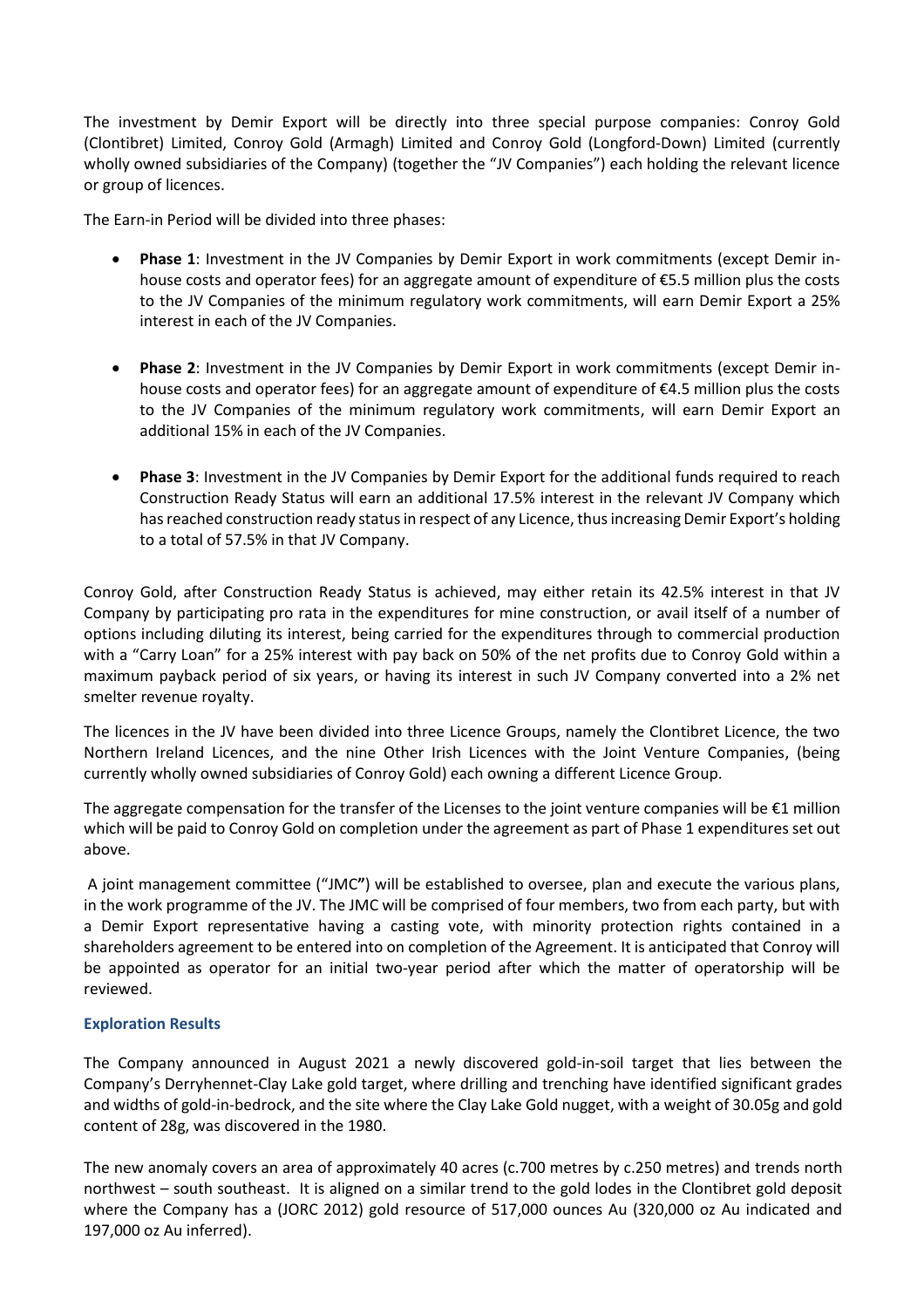The discovery adds further to the series of gold targets in the north-eastern area of the Company's licences in the Longford–Down Massif on which an exploration target (JORC 2012) of 8.8 million ounces Au has been estimated (announced 2 August 2018), in addition to the already defined JORC compliant gold resource of 517,000 ounces Au referred to above.

During the year significant gold intersections were reported from drilling completed in the Cargalisgorran section of the Company's Clay Lake gold target.

## **COVID-19**

Since the outbreak of the COVID-19 pandemic, the Company has taken necessary measures in accordance with Government guidelines to protect the health, safety and wellbeing of its employees, contractors and partners in Ireland and Finland. The Company is looking forward to the gradual removal of restrictions over the coming six to twelve months enabling the Company progress with its objectives with increased expedition.

#### **Finance**

The loss after taxation for the half year ended 30th November 2021 was €278,699 (for the six month period ended 30th November 2020 : €703,294) and the net assets as at 30th November 2021 were €19,708,801 (30th November 2020 : €18,696,306).

#### **Directors and Staff**

I would like to thank my fellow directors, staff and consultants for their support and dedication, which has enabled the continued success of the Company.

## **Outlook**

I look forward to the Company, together with its Joint Venture partner - Demir Export - making accelerated progress in both the development and exploration programmes on the district scale gold trend the Company has discovered in the Longford-Down Massif, with the primary objective of bringing into operation a gold mine.

Yours faithfully,

Professor Richard Conroy

\_\_\_\_\_\_\_\_\_\_\_\_\_\_\_\_\_\_

Chairman

28 February 2022

*Condensed consolidated income statement and condensed consolidated statement of comprehensive income for the six-month period ended 30 November 2021*

*Condensed consolidated income statement*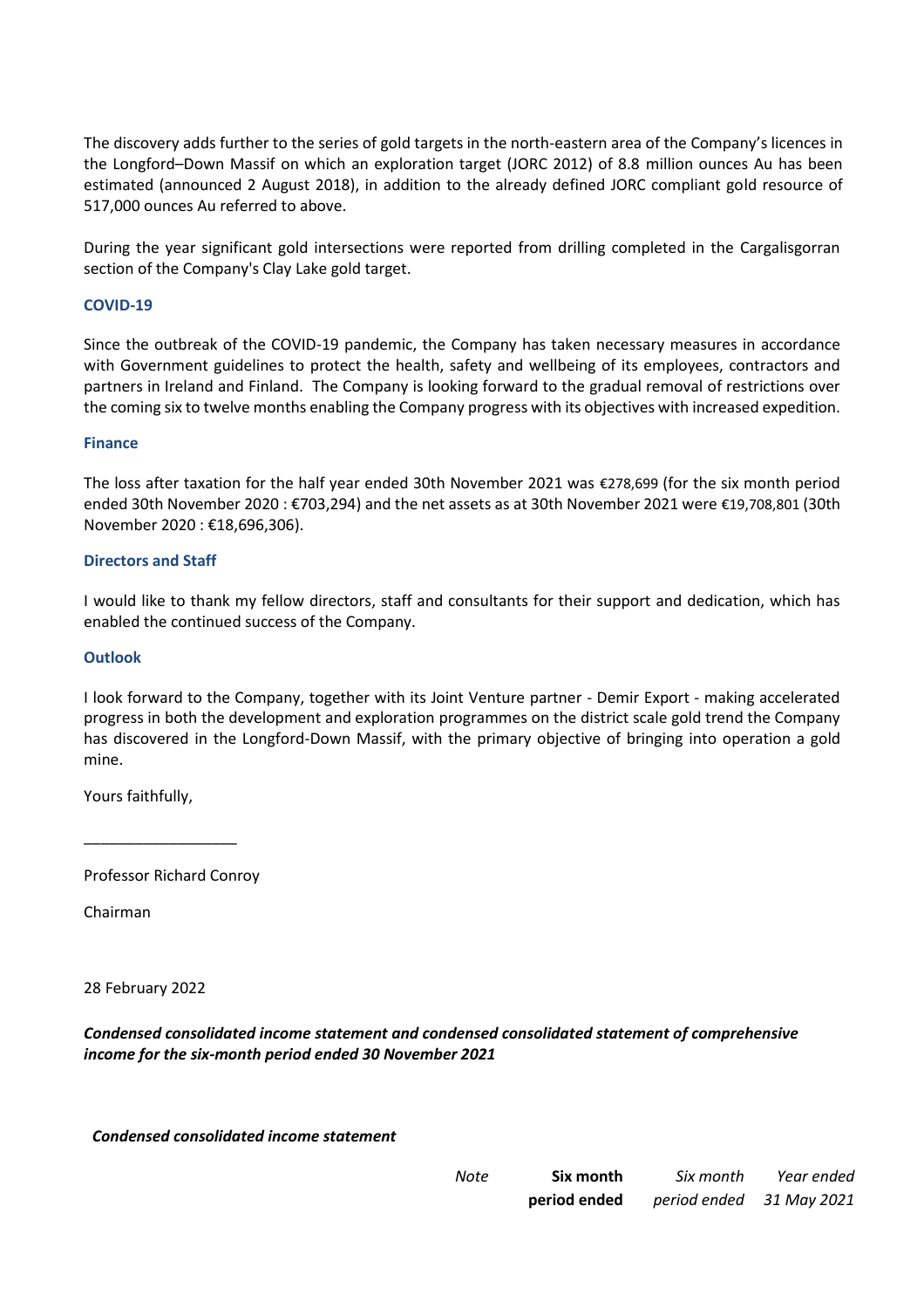|                                                         |   | <b>30 November</b><br>2021 | 30 November<br>2020          | (Audited) $\epsilon$ |
|---------------------------------------------------------|---|----------------------------|------------------------------|----------------------|
|                                                         |   | (Unaudited) €              | (Unaudited) $\epsilon$       |                      |
| <b>Continuing operations</b>                            |   |                            |                              |                      |
| Operating expenses                                      |   | (283, 339)                 | (318, 332)                   | (752, 619)           |
| Operating expenses - share-based payment<br>expense     |   |                            | (395,097)                    | (71, 596)            |
| Movement in fair value of warrants                      | 6 | 14,750                     | $\qquad \qquad \blacksquare$ | 1,055,490            |
|                                                         |   |                            |                              |                      |
| Operating (loss)/profit                                 |   | (268, 589)                 | (713, 429)                   | 231,275              |
|                                                         |   |                            |                              |                      |
| Finance income - interest                               |   | 29                         | 4                            | 13                   |
| Interest expense                                        |   | (10, 139)                  | (10, 139)                    | (20, 278)            |
|                                                         |   |                            |                              |                      |
| (Loss)/Profit before taxation                           |   | (278, 699)                 | (703, 294)                   | 211,010              |
|                                                         |   |                            |                              |                      |
| Income tax expense                                      |   |                            |                              |                      |
| (Loss)/Profit for the financial period/year             |   | (278, 699)                 | (703, 294)                   | 211,010              |
|                                                         |   |                            |                              |                      |
| (Loss)/Profit per share                                 |   |                            |                              |                      |
| Basic and diluted (loss)/earnings per ordinary<br>share | 2 | (€0.0071)                  | (€0.0117)                    | €0.0065              |
|                                                         |   |                            |                              |                      |

*Condensed consolidated statement of comprehensive income*

| Six month<br>Six month                              | Year ended           |
|-----------------------------------------------------|----------------------|
| <b>period ended</b> <i>period ended</i> 31 May 2021 |                      |
|                                                     | (Audited) $\epsilon$ |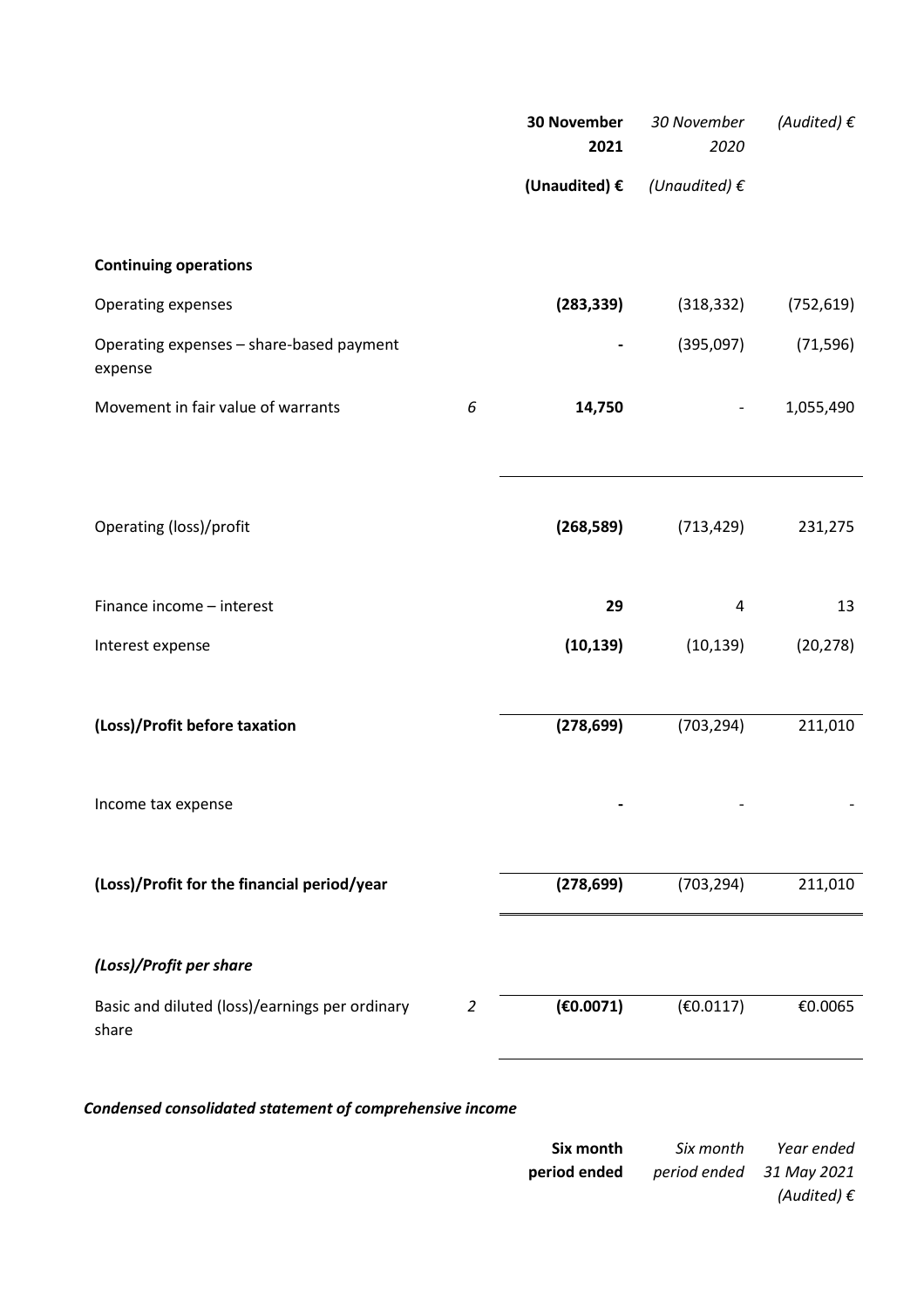|                                                                       | <b>30 November</b><br>2021 | 30 November<br>2020    |         |
|-----------------------------------------------------------------------|----------------------------|------------------------|---------|
|                                                                       | (Unaudited) $\epsilon$     | (Unaudited) $\epsilon$ |         |
| (Loss)/Profit for the financial<br>period/year                        | (278, 699)                 | (703, 294)             | 211,010 |
| (Expense)/Income recognised in other<br>comprehensive income          |                            |                        |         |
| Total comprehensive (expense)/income<br>for the financial period/year | (278, 699)                 | (703, 294)             | 211,010 |

*Condensed consolidated statement of financial position as at 30 November 202***1**

|                               | <b>Note</b> | 30<br><b>November</b><br>2021<br>(Unaudited) | 30 November<br>2020<br>(Unaudited) | Year ended<br>31 May 2021<br>(Audited) |
|-------------------------------|-------------|----------------------------------------------|------------------------------------|----------------------------------------|
|                               |             | €                                            | €                                  | €                                      |
| <b>Assets</b>                 |             |                                              |                                    |                                        |
| Non-current assets            |             |                                              |                                    |                                        |
| Intangible assets             | 4           | 23,357,402                                   | 22,525,305                         | 22,988,974                             |
| Property, plant and equipment |             | 8,531                                        | 10,416                             | 9,474                                  |
| Total non-current assets      |             | 23,365,933                                   | 22,535,721                         | 22,998,448                             |
|                               |             |                                              |                                    |                                        |
| <b>Current assets</b>         |             |                                              |                                    |                                        |
| Cash and cash equivalents     |             | 742,199                                      | 503,879                            | 1,513,286                              |
| Other receivables             |             | 346,600                                      | 229,608                            | 458,769                                |
| <b>Total current assets</b>   |             | 1,088,799                                    | 733,487                            | 1,972,055                              |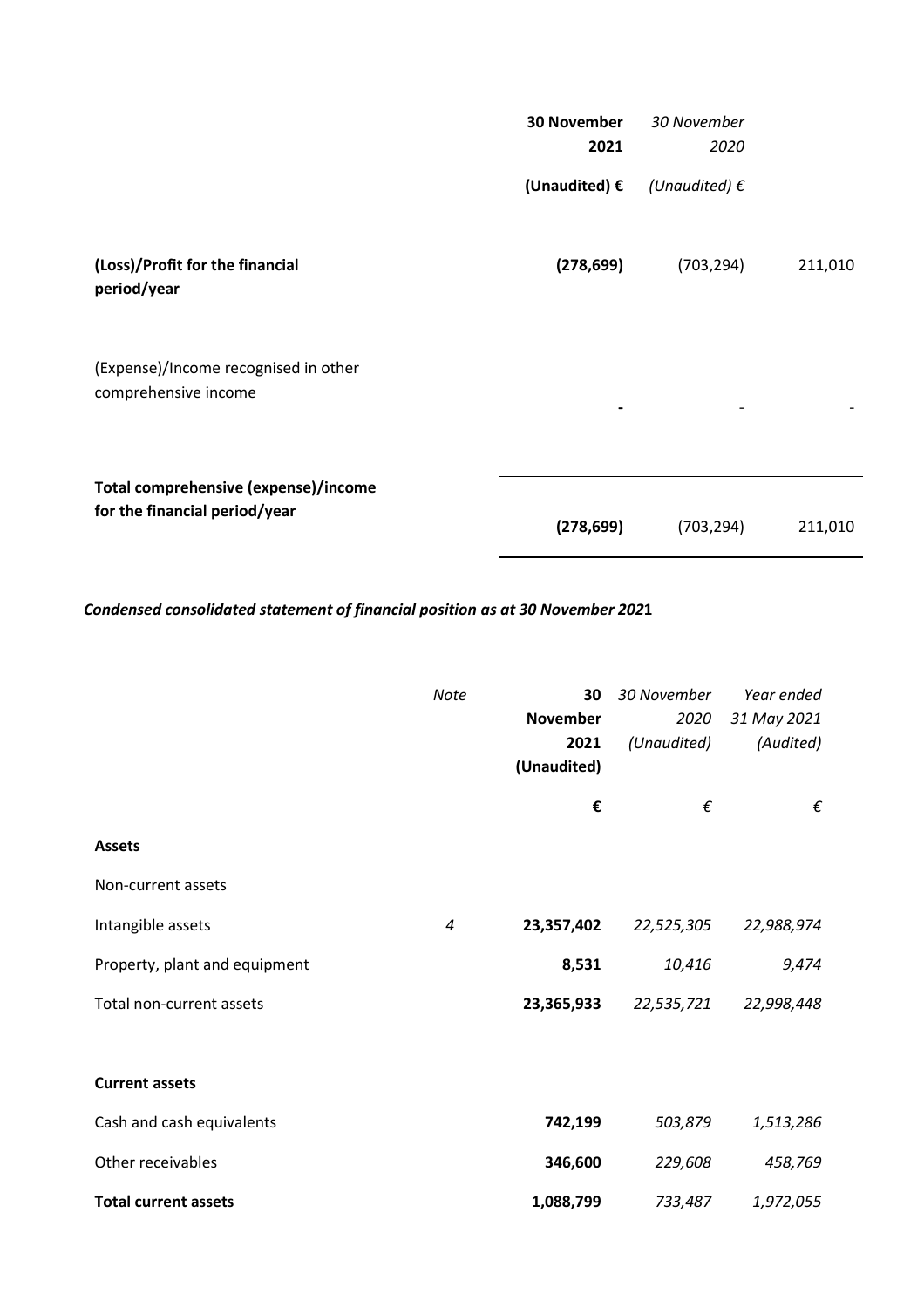| Total assets | <b>24,454,732</b> 23,269,208  24,970,503 |  |
|--------------|------------------------------------------|--|
|              |                                          |  |

# **Equity**

| Capital and reserves             |               |               |             |
|----------------------------------|---------------|---------------|-------------|
| Called up share capital          | 39,263        | 32,260        | 39,263      |
| Called up deferred share capital | 10,504,431    | 10,504,431    | 10,504,431  |
| Share premium                    | 15,256,556    | 14,472,322    | 15,256,556  |
| Capital conversion reserve fund  | 30,617        | 30,617        | 30,617      |
| Share based payments reserve     | 42,664        | 919,893       | 42,664      |
| Other reserve                    | 79,929        | 8,333         | 79,929      |
| <b>Retained losses</b>           | (6, 244, 659) | (7, 271, 550) | (5,966,238) |
| Total equity                     | 19,708,801    | 18,696,306    | 19,987,222  |

# **Liabilities**

#### **Non-current liabilities**

| Convertible loan              | 5 | 388.219   | 367.941                  | 378.080   |
|-------------------------------|---|-----------|--------------------------|-----------|
| Warrant Liabilities           | ь | 828.254   | $\overline{\phantom{a}}$ | 843.004   |
| Total non-current liabilities |   | 1,216,473 | 367,941                  | 1,221,084 |

# **Current liabilities**

| Trade and other payables: amounts falling |   |           |           |           |
|-------------------------------------------|---|-----------|-----------|-----------|
| due within one year                       |   | 3,392,259 | 3,627,554 | 3,625,198 |
| Related party loans                       | 7 | 137,199   | 577,407   | 136,999   |
| <b>Total current liabilities</b>          |   | 3,529,458 | 4,204,961 | 3,762,197 |
|                                           |   |           |           |           |
| <b>Total liabilities</b>                  |   | 4,745,931 | 4,572,902 | 4,983,281 |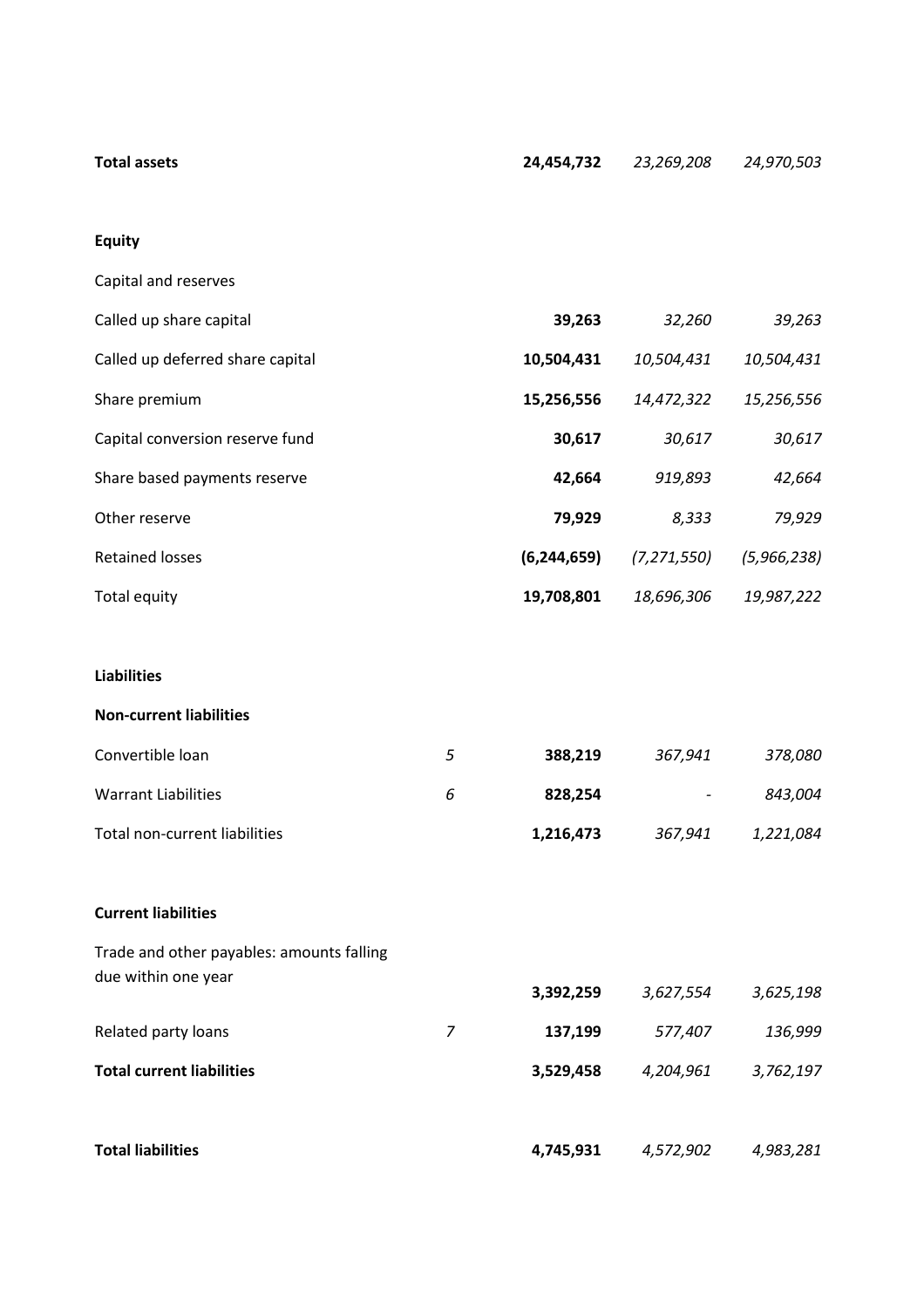# *Condensed consolidated statement of cash flows for the six-month period ended 30 November 2021*

|                                                 | Six month       | Six month    | Year ended 31        |
|-------------------------------------------------|-----------------|--------------|----------------------|
|                                                 | period          | period ended | May 2021             |
|                                                 | ended 30        | 30 November  | (Audited) $\epsilon$ |
|                                                 | <b>November</b> | 2020         |                      |
|                                                 | 2021            | (Unaudited)  |                      |
|                                                 | (Unaudited)     | €            |                      |
|                                                 | €               |              |                      |
| Cash flows from operating activities            |                 |              |                      |
| (Loss)/Profit for the financial period/year     | (278, 699)      | (703, 294)   | 211,010              |
| Adjustments for:                                |                 |              |                      |
| Depreciation                                    | 943             | 942          | 1,885                |
| Share based payment                             |                 | 395,097      | 71,596               |
| Interest expense                                | 10,139          | 10,139       | 20,278               |
| Movement in fair value of warrants              | (14, 750)       |              | (1,055,490)          |
| Decrease/(Increase) in other receivables        | 61,730          | (139, 659)   | (368, 821)           |
| (Decrease)/increase in trade and other payables | (232, 939)      | (188, 688)   | (32, 105)            |
| Payments to Karelian Diamond Resources P.L.C    |                 |              | (228, 402)           |
| Net cash used in operating activities           | (453, 576)      | (625, 463)   | (1,380,049)          |
| <b>Cash flows from investing activities</b>     |                 |              |                      |
| Investment in exploration and evaluation        | (368, 428)      | (194, 562)   | (658, 230)           |
| Purchase of property plant and equipment        |                 | (667)        | (667)                |
| Net cash used in investing activities           | (368, 428)      | (195, 229)   | (658, 897)           |
| <b>Cash flows from financing activities</b>     |                 |              |                      |
| Issue of share capital                          |                 | 1,393,721    | 3,643,044            |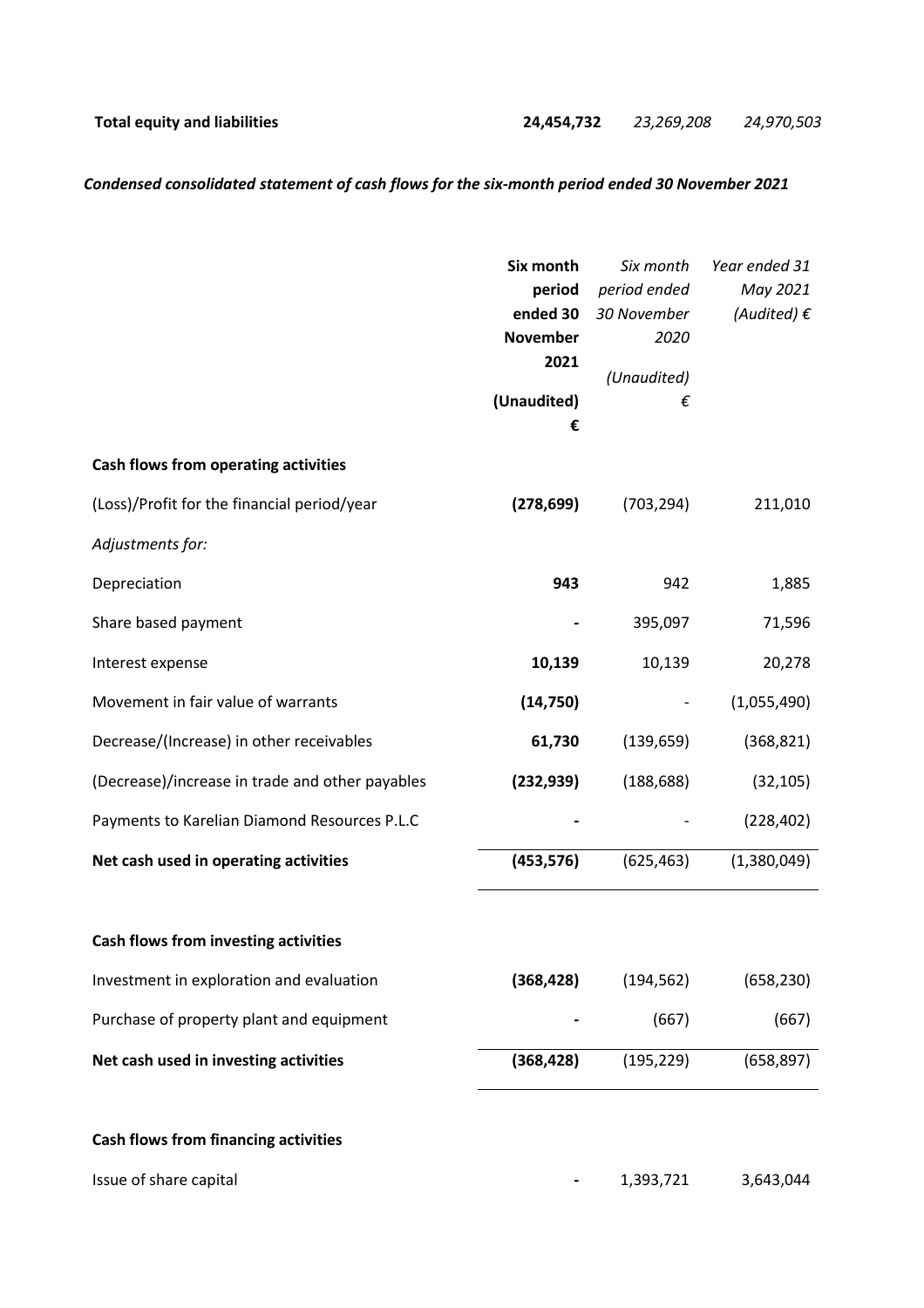| Share issue cost                                                   | 278       | (34, 533) | (125, 657) |
|--------------------------------------------------------------------|-----------|-----------|------------|
| Directors Loans                                                    | 200       |           |            |
| Payments from/(to) Karelian Diamond resources P.L.C                | 50,439    | (69, 462) |            |
| Payments to related parties                                        |           | (82, 425) | (82, 425)  |
| Net cash provided by financing activities                          | 50,917    | 1,207,301 | 3,434,962  |
| (Decrease)/increase in cash and cash equivalents                   | (771,087) | 386,609   | 1,396,016  |
| Cash and cash equivalents at beginning of financial<br>period/year | 1,513,286 | 117,270   | 177,270    |
| Cash and cash equivalents at end of financial<br>period/year       | 742,199   | 503,879   | 1,513,286  |

*Condensed consolidated statement of changes in equity for the six-month period ended 30 November 2021*

|                                                                        | <b>Share</b><br>capital | <b>Share</b><br>premium | Capital<br>conversion<br>reserve<br>fund | <b>Share-based</b><br>payment<br>reserve | Other<br>reserve | <b>Retained</b><br>deficit | <b>Total</b><br>equity |
|------------------------------------------------------------------------|-------------------------|-------------------------|------------------------------------------|------------------------------------------|------------------|----------------------------|------------------------|
|                                                                        | €                       | €                       | €                                        | €                                        | €                | €                          | €                      |
| Balance at 1 June 2021<br><b>Share issue</b>                           | 10,543,694              | 15,256,556              | 30,617                                   | 42,664                                   | 79,929           | (5,966,238)                | 19,987,222             |
| <b>Share issue costs</b>                                               |                         |                         |                                          |                                          |                  | 278                        | 278                    |
| <b>Share based payments</b><br><b>Transfer from share-</b>             |                         |                         |                                          |                                          |                  |                            |                        |
| based payment reserve<br>to retained deficit<br>Loss for the financial |                         |                         |                                          |                                          |                  |                            |                        |
| vear                                                                   |                         |                         |                                          |                                          |                  | (278, 699)                 | (278, 699)             |
| <b>Balance at 30 November</b>                                          |                         |                         |                                          |                                          |                  |                            |                        |
| 2021                                                                   | 10,543,694              | 15,256,556              | 30,617                                   | 42,664                                   | 79,929           | (6,244,659)                | 19,708,801             |
| Balance at 1 June 2020                                                 | 10,530,645              | 13,084,647              | 30,617                                   | 574,875                                  | 8,333            | (6,583,802)                | 17,645,315             |
| Share issue                                                            | 6,046                   | 1,387,675               |                                          |                                          |                  |                            | 1,393,721              |
| Share issue costs                                                      |                         |                         |                                          |                                          | ۰                | (34, 533)                  | (34, 533)              |
| Share based payments<br>Transfer from share-                           |                         |                         |                                          | 395,097                                  |                  |                            | 395,097                |
| based payment reserve<br>to retained deficit<br>Loss for the financial |                         |                         |                                          | (50,079)                                 |                  | 50,079                     |                        |
| period                                                                 |                         |                         |                                          |                                          | ٠                | (703, 294)                 | (703, 294)             |
| Balance at 30 November<br>2020                                         | 10,536,691              | 14,472,322              | 30,617                                   | 919,893                                  | 8,333            | (7, 271, 550)              | 18,696,306             |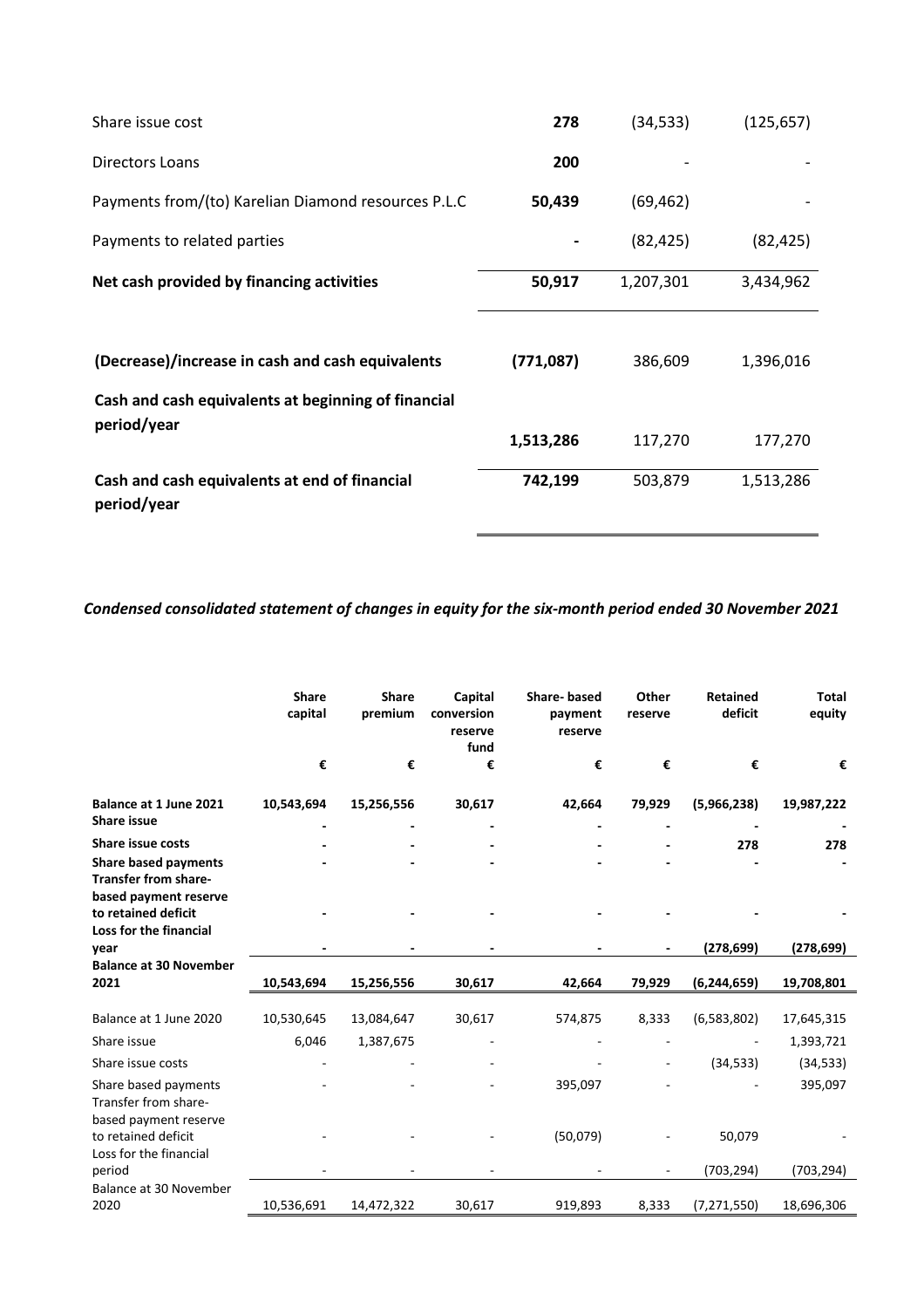# **Share capital**

The share capital comprises the nominal value share capital issued for cash and non-cash consideration. The share capital also comprises deferred share capital. The deferred share capital arose through the restructuring of share capital which was approved at General Meetings held on 26 February 2015 and 14 December 2015.

# *Authorised share capital:*

The authorised share capital at 30 November 2021 comprised 11,995,569,058 ordinary shares of €0.001 each, 306,779,844 deferred shares of €0.02 each, and 437,320,727 deferred shares of €0.00999 each (€22,500,000), (30 November 2020: 11,995,569,058 ordinary shares of €0.001 each, 306,779,844 deferred shares of €0.02 each, and 437,320,727 deferred shares of €0.00999 each (€22,500,000)).

# **Share premium**

The share premium reserve comprises the excess consideration received in respect of share capital over the nominal value of the shares issued.

# **Capital conversion reserve fund**

The ordinary shares of the Company were re-nominalised from €0.03174435 each to €0.03 each in 2001 and the amount by which the issued share capital of the Company was reduced, was transferred to the capital conversion reserve fund.

# **Share based payment reserve**

The share based payment reserve represents the amount expensed to the condensed consolidated income statement in addition to the amount capitalised as part of intangible assets of share-based payments granted which are not yet exercised and issued as shares. During the six month period ended 30 November 2021 no warrants expired. During the six month period ended 30 November 2020 a number of unexercised warrants expired resulting in a transfer of €50,079 from this reserve to retained losses.

## **Retained losses**

This reserve represents the accumulated losses absorbed by the Company to the condensed consolidated statement of financial position date.

*The accompanying notes form an integral part of these condensed consolidated financial statements*

## **1. Accounting policies Reporting entity**

Conroy Gold and Natural Resources plc (the "Company") is a company domiciled in Ireland. The unaudited condensed consolidated financial statements for the six month period ended 30 November 2021 comprise the condensed financial statements of the Company and its subsidiaries (together referred to as the "Group").

## **Basis of preparation and statement of compliance**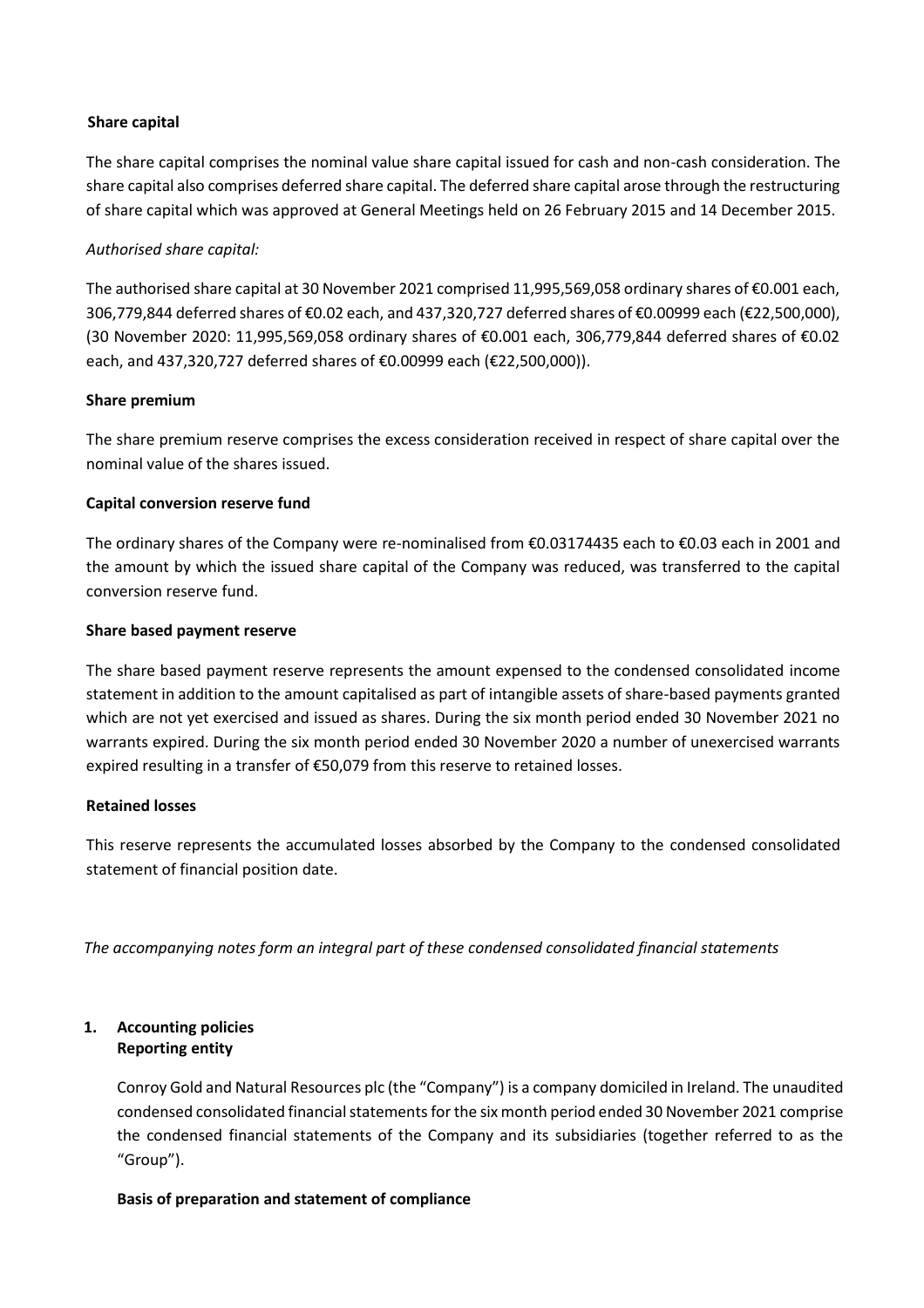#### **Basis of preparation**

The condensed consolidated financial statements have been prepared in accordance with International Accounting Standard ("IAS") 34: *Interim Financial Reporting*.

The condensed consolidated financial statements do not include all the information and disclosures required in the annual consolidated financial statements, and should be read in conjunction with the Group's annual consolidated financial statements as at 31 May 2021, which are available on the Group's website - [www.conroygold.com](http://www.conroygold.com/) . The accounting policies adopted in the presentation of the condensed consolidated financial statements are consistent with those followed in the preparation of the Group's annual consolidated financial statements for the year ended 31 May 2021.

The condensed consolidated financial statements have been prepared under the historical cost convention, except for derivative financial instruments which are measured at fair value at each reporting date.

The condensed consolidated financial statements are presented in Euro (" $\epsilon$ ").  $\epsilon$  is the functional currency of the Group.

The preparation of condensed consolidated financial statements requires the Board of Directors and management to use judgements, estimates and assumptions that affect the application of policies and reported amounts of assets, liabilities, income and expenses. Actual results may differ from those estimates. Estimates and underlying assumptions are reviewed on an ongoing basis. Revisions to accounting estimates are recognised in the financial period in which the estimate is revised and in any future financial periods affected. Details of critical judgements are disclosed in the accounting policies detailed in the annual consolidated financial statements.

The financial information presented herein does not amount to statutory consolidated financial statements that are required by Chapter 4 part 6 of the Companies Act 2014 to be annexed to the annual return of the Company. The statutory consolidated financial statements for the financial year ended 31 May 2021 were annexed to the annual return and filed with the Registrar of Companies. The audit report on those consolidated financial statements was unqualified.

These condensed consolidated financial statements were authorised for issue by the Board of Directors on 28 February 2022.

## **Going concern**

The Group incurred a loss of €278,699 for the six month period ended 30 November 2021 (six month period ended 30 November 2020: €703,294). The Group had net current liabilities of €2,440,659 at that date (30 November 2020: €3,471,474).

The Board of Directors have considered carefully the financial position of the Group and in that context, have prepared and reviewed cash flow forecasts for the period to 28 February 2023. In reviewing the proposed work programme for exploration and evaluation assets, the results obtained from the exploration programme and the prospects for raising additional funds as required, the Board of Directors are satisfied that it is appropriate to prepare the condensed consolidated financial statements on a going concern basis.

#### **Recent accounting pronouncements**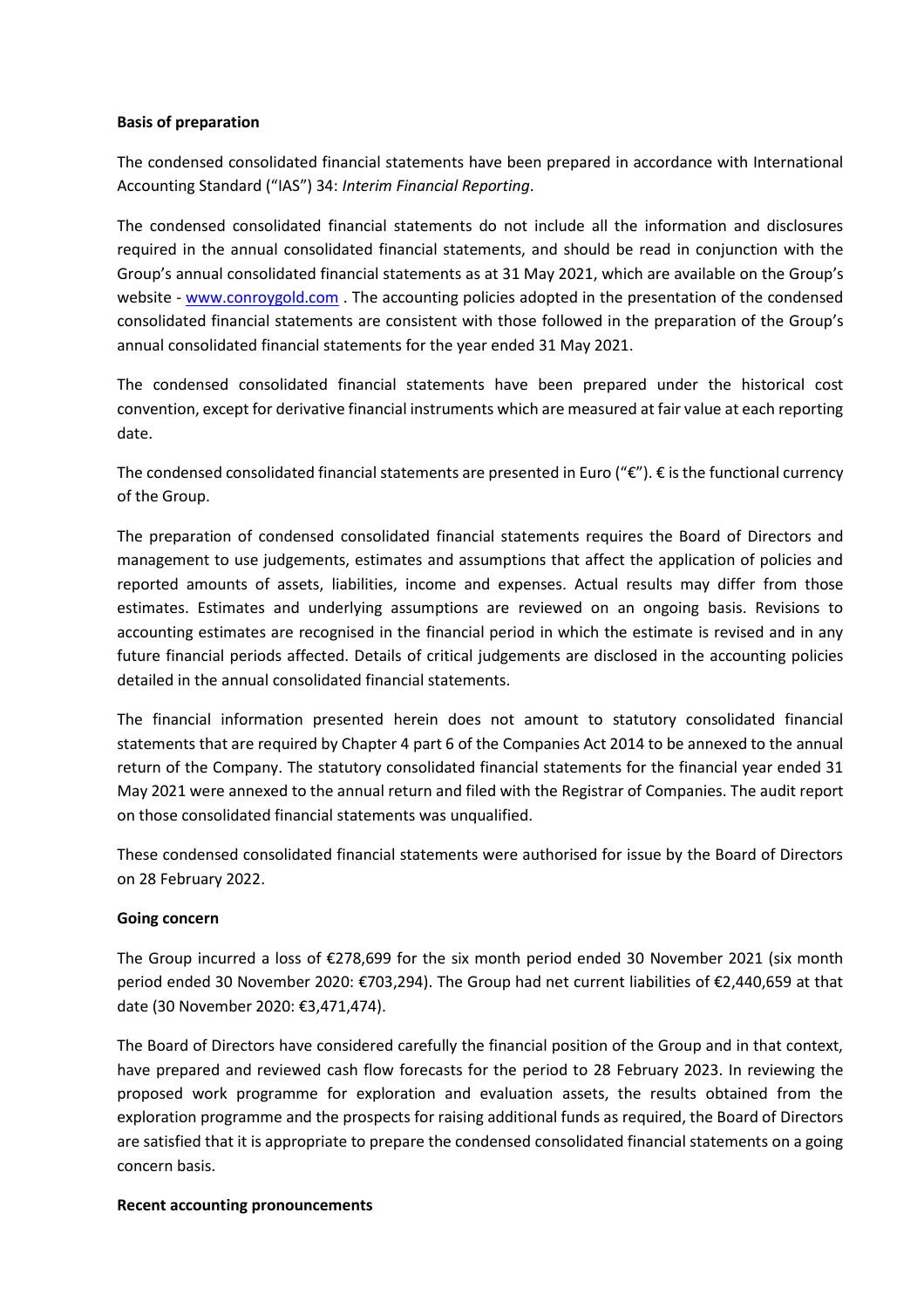The Group and the Company has adopted the following amendments to standards for the first time for its interim reporting period commencing from 1 June 2021:

• Amendments IFRS 4, IFRS 7, IFRS 9, IFRS 16, and IAS 39 regarding replacement issues in the context of the IBOR reform – Phase 2 - Effective date 1 January 2021.

The adoption of the above amendments to standards and interpretations has been considered for the purposes of these interim financial statements and is not considered material.

The following amendments to standards adopted and endorsed by the EU have been issued by the International Accounting Standards Board to date and are not yet effective for the interim period from 1 June 2021. The Board of Directors is currently assessing whether these standards once adopted by the Group and the Company will have any impact on the financial statements of the Group and the Company.

• IFRS 4 amendments regarding the expiry date of the deferral approach – Effective date 1 January 2023.

The following new standards and amendments to standards have been issued by the International Accounting Standards Board but have not yet been endorsed by the EU, accordingly, none of these standards have been applied in the current year. The Board of Directors is currently assessing whether these standards once endorsed by the EU will have any impact on the financial statements of the Group and the Company.

- Amendments to IFRS 10 and IAS 28: Sale or contribution of assets between an investor and its associate or joint venture – Postponed indefinitely;
- IFRS 1 amendments resulting from Annual Improvements to IFRS Standards 2018–2020 (subsidiary as a first-time adopter) – Effective date 1 January 2022;
- IFRS 3 amendments updating a reference to the Conceptual Framework Effective date 1 January 2022;
- IFRS 9 amendments resulting from Annual Improvements to IFRS Standards 2018–2020 (fees in the ''10 per cent'' test for derecognition of financial liabilities) – Effective date 1 January 2022;
- Amendment to IFRS 16 about providing lessees with an extension of one year to exemption from assessing whether a COVID-19-related rent concession is a lease modification – Effective date 1 April 2021;
- IFRS 17 Insurance contracts Effective date deferred to 1 January 2023;
- IAS 1 amendments regarding the classification of liabilities Effective date 1 January 2023;
- IAS 1 amendments regarding the disclosure of accounting policies Effective date 1 January 2023;
- IAS 8 amendments regarding the definition of accounting estimates Effective date 1 January 2023;
- Amendments to IAS 12 Income taxes: Deferred tax related to assets and liabilities arising from a single transaction – Effective date 1 January 2023;
- IAS 16 amendments prohibiting a company from deducting from the cost of property, plant and equipment amounts received from selling items produced while the company is preparing the asset for its intended use – Effective date 1 January 2022; and
- IAS 37 amendments regarding the costs to include when assessing whether a contract is onerous Effective date 1 January 2022.

# **2. Loss per share**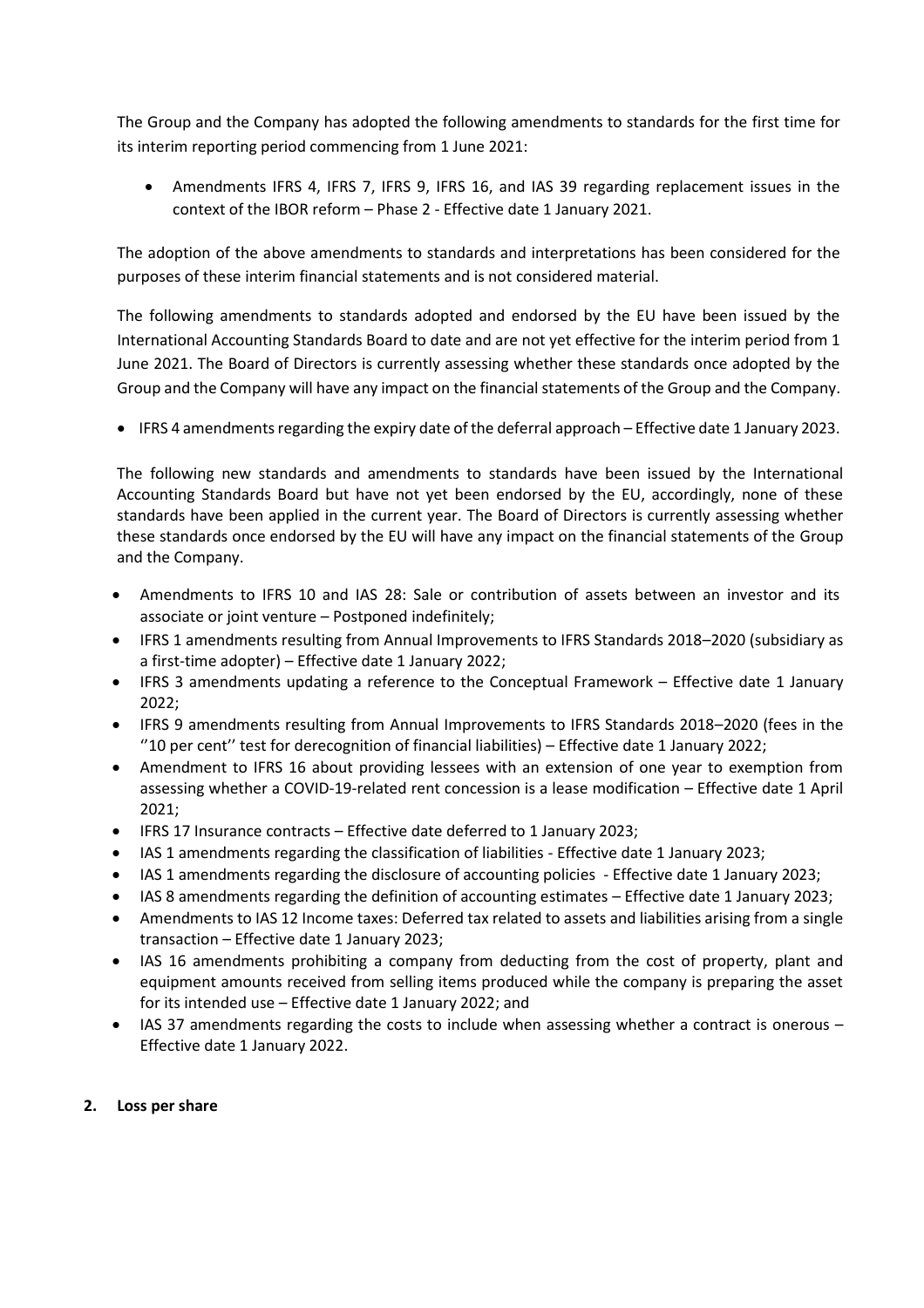| Basic earnings per share                                                                        | Six month<br>period<br>ended 30<br><b>November</b><br>2021<br>(Unaudited)<br>€ | Six month<br>period ended<br>30 November<br>2020<br>(Unaudited)<br>€ | Year ended<br>31 May<br>2021<br>(Audited) $\epsilon$ |      |
|-------------------------------------------------------------------------------------------------|--------------------------------------------------------------------------------|----------------------------------------------------------------------|------------------------------------------------------|------|
|                                                                                                 |                                                                                |                                                                      |                                                      |      |
| (Loss)/Profit for the financial period/year<br>attributable to equity holders of the<br>Company | (278, 699)                                                                     | (703, 294)                                                           | 211,010                                              |      |
| Number of ordinary shares at start of<br>financial period/year                                  | 39,262,880                                                                     | 26,213,872                                                           | 26,213,872                                           |      |
| Number of ordinary shares issued during<br>the financial period/year                            |                                                                                | 6,045,833                                                            | 13,049,008                                           |      |
| Number of ordinary shares at end of<br>financial period/year                                    | 39,262,880                                                                     | 32,259,705                                                           | 39,262,880                                           |      |
| Weighted average number of ordinary<br>shares for the purposes of basic earnings<br>per share   | 39,262,880                                                                     | 29,249,769                                                           | 32,257,188                                           |      |
| Basic (loss)/earnings per ordinary share                                                        | (€0.0071)                                                                      | (E0.0240)                                                            | €0.0065                                              |      |
| Weighted average number of ordinary<br>shares for the purposes of diluted earnings<br>per share | 39,262,880                                                                     | 29,249,769                                                           | 32,257,188                                           |      |
| Diluted (loss)/earnings per ordinary share                                                      | (€0.0071)                                                                      | (E0.0240)                                                            | €0.0065                                              |      |
| 3. Subsidiaries                                                                                 |                                                                                |                                                                      |                                                      |      |
| <b>Shares in subsidiary companies (Unlisted</b><br>shares) at cost:                             | <b>November</b><br>(Unaudited)                                                 | 30 November<br>30<br>(Unaudited)<br>2021<br>€                        | 31 May<br>2020<br>€                                  | 2021 |
|                                                                                                 |                                                                                |                                                                      | (Audited) $\epsilon$                                 |      |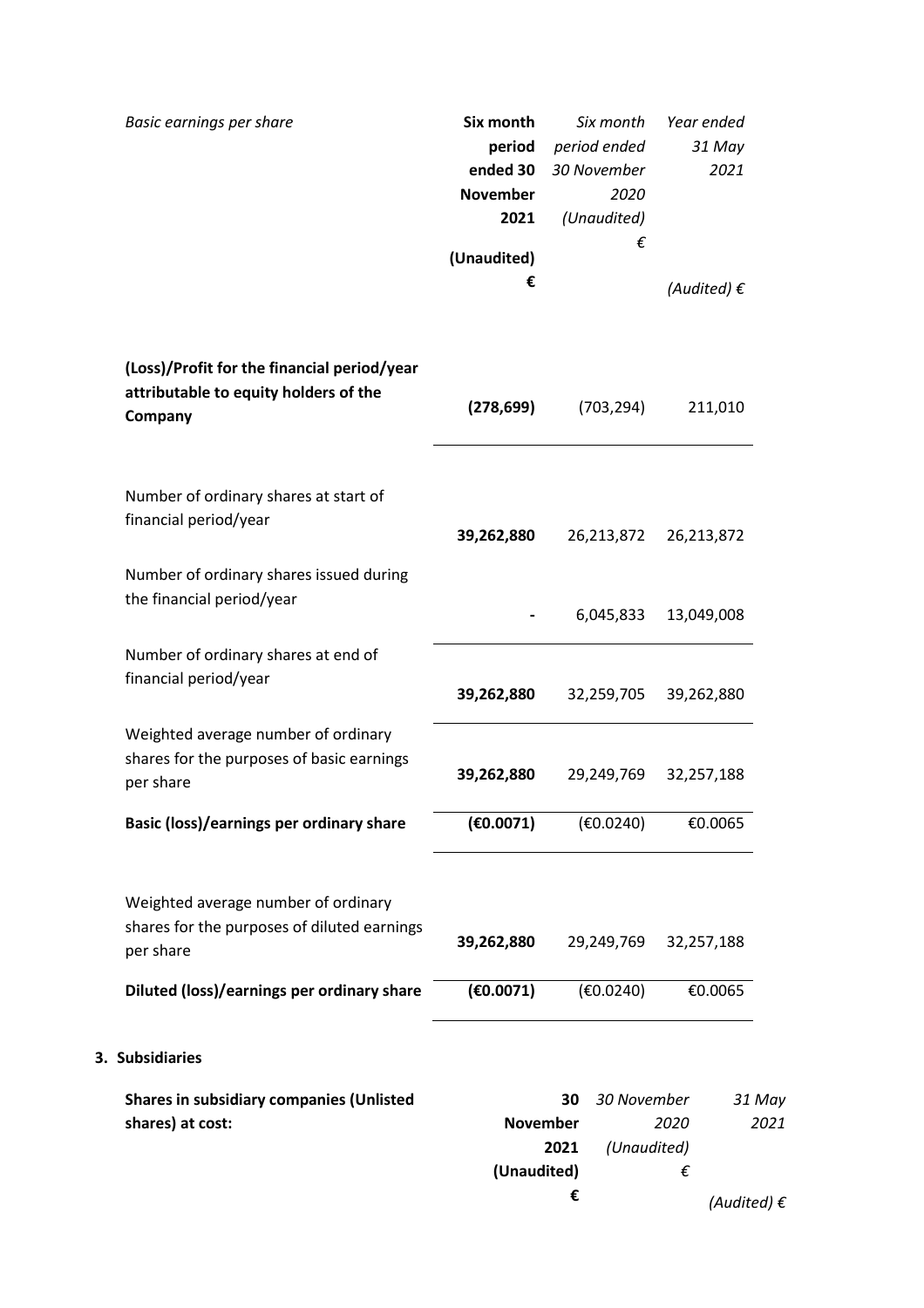| Limited $-100\%$ owned                         |   |  |
|------------------------------------------------|---|--|
| <b>Trans International Mineral Exploration</b> |   |  |
| Armagh gold Limited - 100% owned               | 3 |  |
| Conroy Gold Limited - 100% owned               |   |  |

Trans International Mineral Exploration Limited was dissolved during the year ended 31 May 2021.

The registered office of the above non-trading subsidiaries is 3300 Lake Drive, Citywest Business Campus, Dublin 24, D24 TD21, Ireland.

#### **Basis of consolidation**

The condensed consolidated financial statements include the condensed financial statements of Conroy Gold and Natural Resources plc and its subsidiaries. Subsidiaries are entities controlled by the Company. Control exists when the Group is exposed to or has the right to variable returns from its involvement with the entity and has the ability to affect those returns through its control over the entity. In assessing control, potential voting rights that presently are exercisable are taken into account. The condensed financial statements of subsidiaries are included in the condensed consolidated financial statements from the date that control commences until the date that control ceases. Intra-Group balances, and any unrealised income and expenses arising from intra-Group transactions are eliminated in preparing the condensed consolidated financial statements.

#### **4. Intangible assets**

## **Exploration and evaluation assets**

| Cost                                         | 30              | 30 November | 31 May 2021          |
|----------------------------------------------|-----------------|-------------|----------------------|
|                                              | <b>November</b> | 2020        |                      |
|                                              | 2021            | (Unaudited) |                      |
|                                              | (Unaudited)     | €           | (Audited) $\epsilon$ |
|                                              | €               |             |                      |
|                                              |                 |             |                      |
| At 1 June                                    | 22,988,974      | 22,330,743  | 22,330,743           |
| Expenditure during the financial period/year |                 |             |                      |
| License and appraisal costs                  | 7,780           | 23,902      | 299,113              |
| Other operating expenses                     | 360,648         | 170,660     | 359,118              |
| Equity settled share based payments          |                 |             |                      |
| At 30 November/31 May                        | 23,357,402      | 22,525,305  | 22,988,974           |

Exploration and evaluation assets relate to expenditure incurred in the development of mineral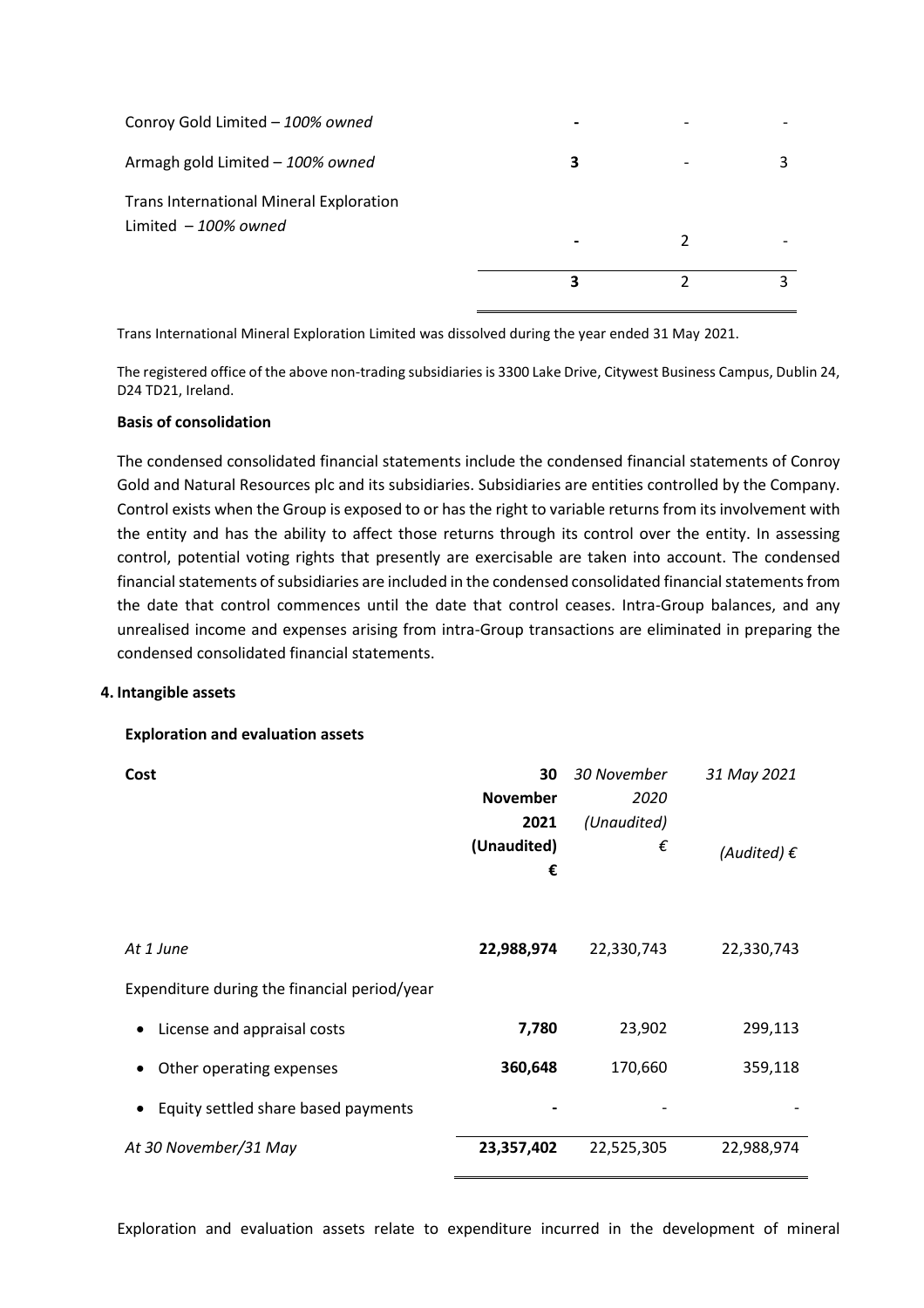exploration opportunities. These assets are carried at historical cost and have been assessed for impairment in particular with regard to the requirements of IFRS 6: *Exploration for and Evaluation of Mineral Resources* relating to remaining licence or claim terms, likelihood of renewal, likelihood of further expenditure, possible discontinuation of activities as a result of specific claims and available data which may suggest that the recoverable value of an exploration and evaluation asset is less than its carrying amount.

The Board of Directors have considered the proposed work programmes for the underlying mineral resources. They are satisfied that there are no indications of impairment.

The Board of Directors note that the realisation of the intangible assets is dependent on further successful development and ultimate production of the mineral resources and the availability of sufficient finance to bring the resources to economic maturity and profitability.

# **5. Convertible loan**

On 15 July 2019, the Company entered into an unsecured convertible loan agreement for €250,000 with Hard Metal Machine Tools Limited (the "Lender"). A further unsecured convertible loan note for €100,000 was issued on 30 October 2019 to the Lender. The convertible loan notes have a term of three years and attract interest at a rate of 5% per annum which is payable on the redemption or conversion of the convertible loan notes. The loan notes (including interest accrued) are convertible into ordinary shares in the capital of the Company at any time during the term of the loan notes at a conversion price of 7 pence sterling per share in respect of the first loan note and 6 pence sterling per share in respect of the second loan note agreement.

As the convertible loans are made up of both equity and liability components, they are considered to be compound financial instruments. At initial recognition, the carrying amount of a compound financial instrument is allocated to its equity and liability components. The fair value of the conversion feature is taken directly to equity. The fair value of the liability, which is the difference between the transaction price and the fair value of the conversion feature, is recognised as a liability in the consolidated statement of financial position. The liability is subsequently measured at amortised cost. The Company accounts for the interest expense of the convertible loan notes at the effective interest rate. The difference between the effective interest rate and interest rate attached to the convertible loan increases the carrying amount of the liability so that, on maturity, the carrying amount is equal to the capital cash repayment that the Company may be required to pay.

## **6. Warrant Liabilities**

The Company holds Euro and Sterling based warrants. The Company estimates the fair value of the sterling based warrants using the Binomial Lattice Model. The determination of the fair value of the warrants is affected by the Company's share price along with other assumptions. The fair value of the warrants in issue at 30 November 2021 was €828,254. The movement in fair value for the six month period to 30 November 2021 resulted in a non-cash gain of €14,750. There were no new warrants issued during the period and none were exercised or lapsed.

## **7. Related party transactions**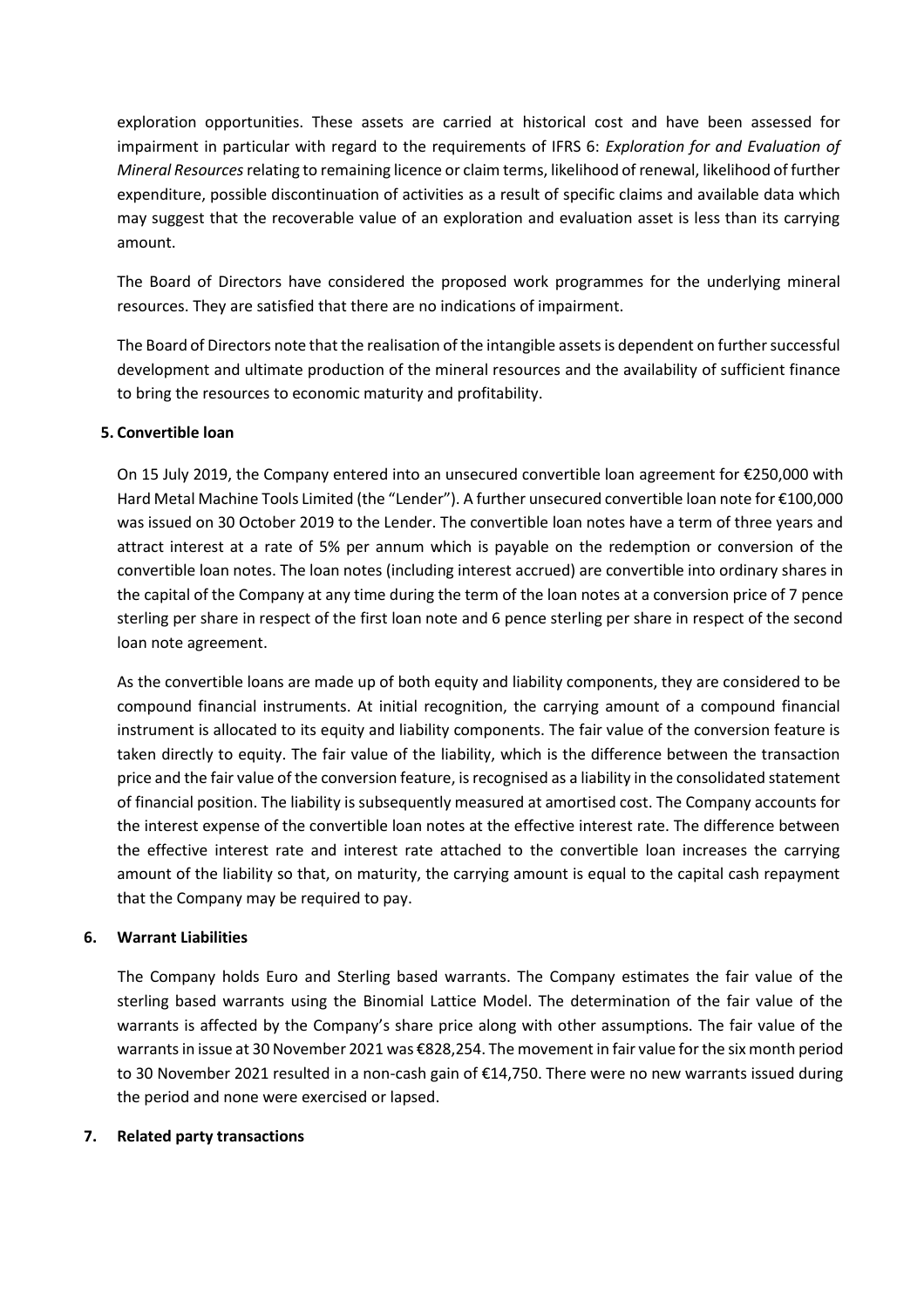| (a) Directors' and former Directors' loans | <b>30 November</b><br>2021<br>(Unaudited) $\epsilon$ | 30 November<br>2020<br>(Unaudited)<br>€ | 31 May 2021<br>(Audited) $\epsilon$ |
|--------------------------------------------|------------------------------------------------------|-----------------------------------------|-------------------------------------|
| At 1 June                                  | 136,999                                              | 659,832                                 | 659,832                             |
| Loan adjustment                            | 200                                                  |                                         |                                     |
| Loan conversion to equity                  |                                                      |                                         | (440, 408)                          |
| Loan repayment                             | $\qquad \qquad \blacksquare$                         | (82, 425)                               | (82, 425)                           |
| At 30 November/31 May                      | 137,199                                              | 577,407                                 | 136,999                             |

The Directors' and former Directors' loan amounts relate to monies owed to Professor Richard Conroy (Chairman) amounting to €102,199 (30 November 2020: €101,999) and Seamus Fitzpatrick amounting to €35,000 (30 November 2020: €35,000).

Seamus Fitzpatrick is a former director in the Company having left the board in August 2017 (and is a shareholder of the Company owning less than 3% of the issued share capital of the Company). Seamus Fitzpatrick is not classified as a related party under the AIM Rules for Companies. This loan is unsecured with no interest payable and there is no repayment or maturity terms.

**(b)** Apart from Directors' remuneration, and loans from Directors, there have been no contracts or arrangements entered into during the six month period in which a Director of the Group had a material interest.

**(c)** The Group shares accommodation and staff with Karelian Diamond Resources plc which have certain common Directors and shareholders. For the six month period ended 30 November 2021, the Group incurred costs totalling €50,311 (30 November 2020: €39,388) on behalf of Karelian Diamond Resources plc. These costs were recharged to Karelian Diamond Resources plc by the Group. At 30 November 2021, the Group is owed €169,804 (30 November 2020: €50,381) from Karelian Diamond Resources plc.

# **8. Commitments and contingencies**

As a result of entering into a joint venture agreement with Demir Export A.S. (Dex) on 31 December 2021, all work commitments for the forthcoming year in respect of prospecting licences held by the Group will be met by Dex.

## **9. Subsequent events**

There were no material events subsequent to the reporting date which necessitate revision of the figures or disclosures included in the financial statements.

## **10. Approval of the condensed consolidated financial statements**

These condensed consolidated financial statements were approved by the Board of Directors on 28 February 2022. A copy of the condensed consolidated financial statements will be available on the Group's website [www.conroygold.com](http://www.conroygold.com/) on 28 February 2022.